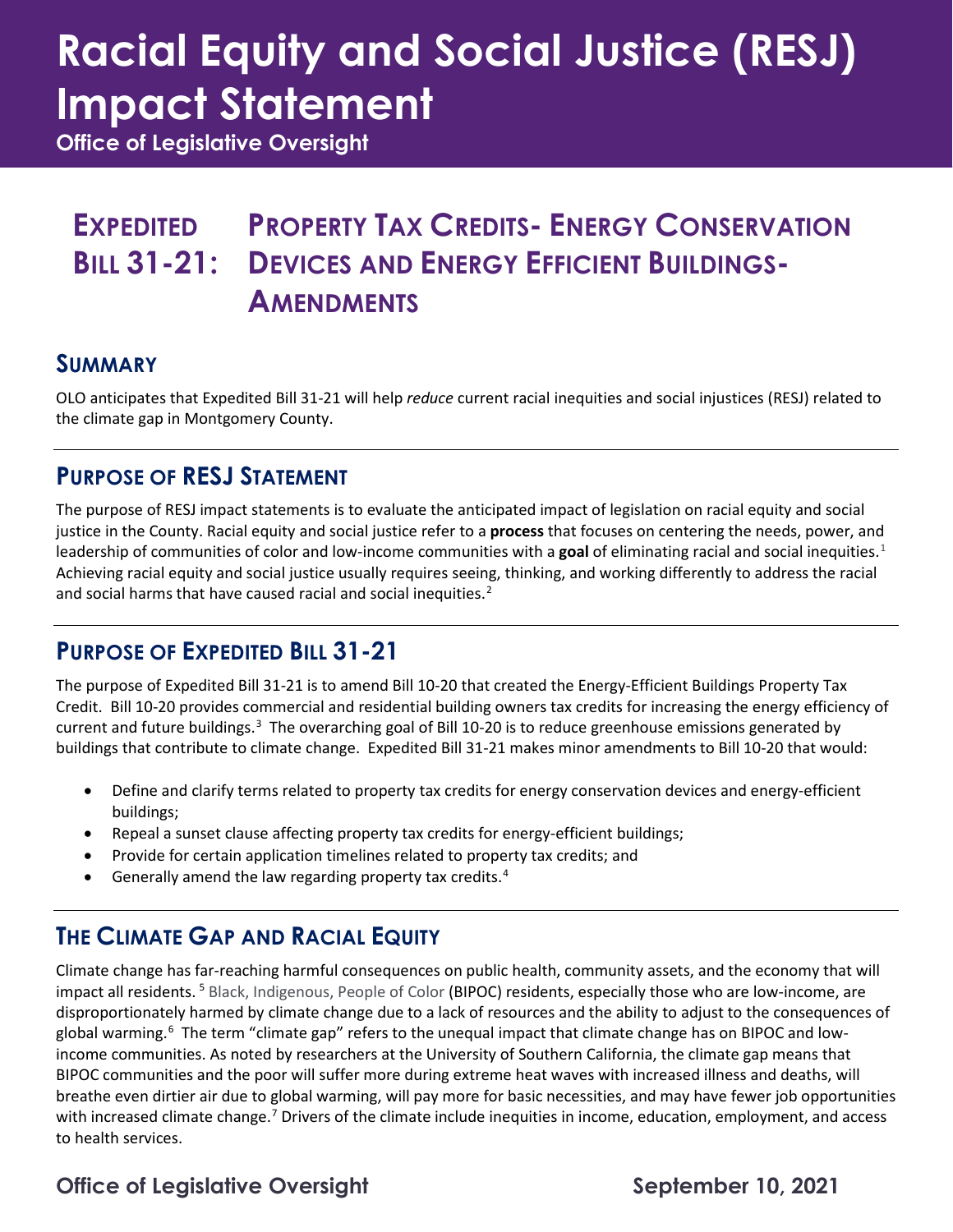### **RESJ Impact Statement Expedited Bill 31-21**

Data on inequities in energy burden, housing, and environmental risk help to explain the increased vulnerably of BIPOC to climate change; the drivers of the climate gap help to explain the role of government in fostering the climate gap.

**Data on Energy Burden.** In Montgomery County, about 17 percent of households are energy-burdened (expending more than 6 percent of their income on energy bills) and 9 percent are living in energy poverty (expending more than 10 percent of their income on energy bills).<sup>[8](#page-3-7)</sup> Inequities in poverty rates by race and ethnicity suggest that Black and Latinx households face greater energy burdens than White and Asian households locally. For example, as noted in the OLO Racial Equity Profile, 11 percent of Black and Latinx households experienced poverty in 2017 compared to 6 and 4 percent of White and Asian households respectively. [9](#page-3-8)

**Data on Housing.** Nationally, 6 to 8 percent of Latinx and Black households resided in substandard housing compared to less than 3 percent of White households. The older-age of affordable housing in the County and local data on rentburden suggests that Black and Latinx households in Montgomery County experience higher risks for substandard housing. For example, in 2019, 66 percent of Latinx renters and 60 percent of Black renters experienced rent-burden, expending more than 30 percent of their income on rent compared to 40 percent of White renters and 33 percent of Asian renters[.10](#page-3-9) Conversely, 75 percent of White and Asian households resided in owner-occupied units in 2019 compared to 50 percent of Latinx and Native American households and 42 percent of Black households.<sup>[11](#page-3-10)</sup>

**Data on Environmental Risk.** Nationally, BIPOC and low-income residents often reside in communities located near polluting and environmentally hazardous industries and uses.<sup>12</sup> This can include proximity to power stations, industrial plants, and infrastructure like major highways. This leads to far greater rates of serious health problems in communities of color, from cancer to lung conditions to heart attacks, as well as a higher prevalence and severity of asthma, lower birth weights, and greater incidence of high blood pressure.<sup>[13](#page-3-12)</sup>

The County's Climate Action Plan shows that communities with high concentrations of BIPOC and low-income residents (greater than 25 percent for each) are located in areas of the County with higher levels of traffic and air pollution.<sup>[14](#page-3-13)</sup> Of note, Black residents had the highest rates of emergency room visits for chronic lower respiratory diseases (including asthma) at more than 1,538 visits per 100,000.<sup>15</sup> In 2014-16, the rate of emergency room visits for chronic respiratory diseases for Latinx residents was 815 visits per 100,000 compared to 543 visits per 100,000 White residents.<sup>[16](#page-3-15)</sup>

**Drivers of the Climate Gap.** The disproportionate impact of climate change on BIPOC results from government policies and practices that concentrated housing for BIPOC and low-income residents in close proximity to polluting facilities and infrastructure like major highways. More specifically, the climate gap results from a history of land and wage theft that enriched a subset of White households at the expense of BIPOC and low-income residents. Slavery, the Indian Removal and Homestead Acts, and occupational segregation have undermined the economic development of people of color.<sup>[17](#page-3-16)</sup>

Further, housing segregation through redlining, racial covenants, and exclusionary zoning has contributed to the climate gap as have the policies and practices of the Federal Housing Administration, the Social Security Act, GI Bill, and of departments of transportation that have reinforced housing segregation and undermined wealth building and housing equity for BIPOC residents.<sup>[18](#page-3-17)</sup> Housing segregation has also fostered the concentration of BIPOC residents into densely populated neighborhoods with fewer trees and larger amounts of impervious surfaces that make them exceptionally vulnerable to effects of excessive heat and flood events exacerbated by climate change.<sup>[19](#page-3-18)</sup>

In short, government efforts to cultivate and protect White wealth by segregating BIPOC residents and excluding them from comparable wealth-building opportunities has resulted in the siting of BIPOC communities in or adjacent to environmentally hazardous areas. As such, government has played a significant role in developing the climate gap.

**Office of Legislative Oversight** 2 **September 10, 2021**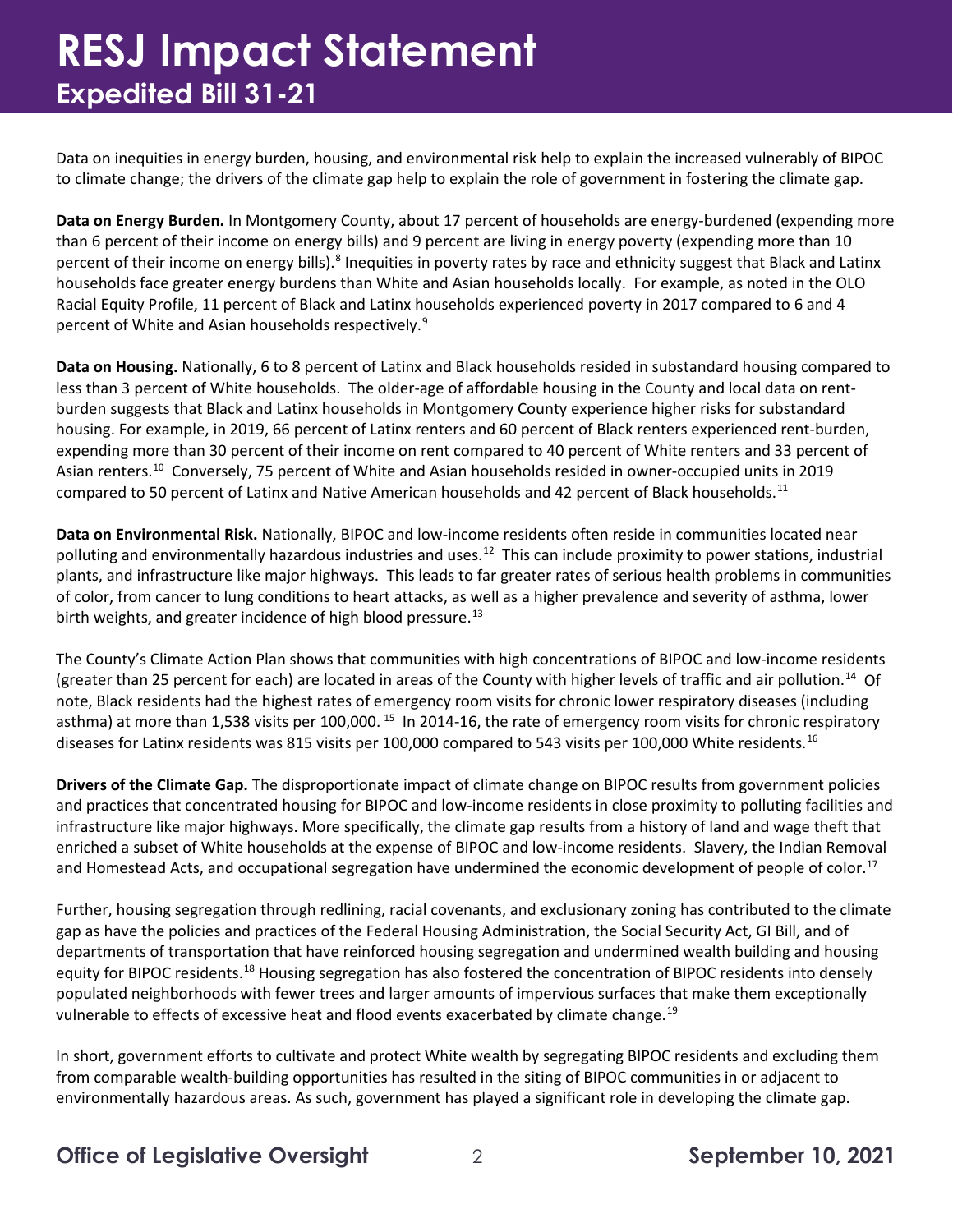## **RESJ Impact Statement Expedited Bill 31-21**

### **ANTICIPATED RESJ IMPACTS**

When estimating the potential impact on Expedited Bill 31-21 on racial equity and social justice, both the favorable and unfavorable impacts of this bill on racial and social inequities should be considered.

On the positive side, the decrease in green house emissions anticipated by increasing the energy efficiency of buildings through tax credits could generate favorable public health outcomes that could disproportionately benefit BIPOC and low-income communities. Since BIPOC and low-income communities are more vulnerable to the negative consequences of climate change, they may benefit disproportionately from countywide reductions in green house emissions. Further, if their landlords can take advantage of the tax credits, BIPOC and low-income renters may also benefit disproportionately from long-term reductions in their energy costs that reduce their energy burden. On the negative side, however, if use of the tax credit triggers increases in real estate development and rising rents that displace BIPOC and low-income residents, then the tax credit could exacerbate housing inequities by race, ethnicity and income.

Considering both the positive and negative impacts that energy efficiency tax credits may have on racial equity and social justice, OLO anticipates that the public health and reduced energy burden benefits resulting from energy efficiency tax credits will exceed the potential costs of displacing BIPOC and low-income residents and renters. As such, OLO anticipates a favorable net impact of Bill 31-21 on racial equity and social justice in the County.

#### **RECOMMENDED AMENDMENTS**

The County's Racial Equity and Social Justice Act requires OLO to consider whether recommended amendments to bills aimed at narrowing racial and social inequities are warranted in developing RESJ impact statements.<sup>[20](#page-3-19)</sup> OLO finds that Expedited Bill 31-21 could narrow racial and ethnic inequities in the climate gap by incentivizing more energy-efficient buildings in Montgomery County. If the Council chooses to implement more significant reductions in the climate gap via legislation to further promote racial equity and social justice, the County's Climate Action Plan offers two relevant recommendations for enhancing equity that could be considered as a potential amendment to this bill:

- Ensure that income-limited or vulnerable groups receive priority or focused access to incentive programs; and
- Collaborate with utilities and the State of Maryland to ensure incentive programs include equity metrics, especially future cycles of EmPOWER Maryland.<sup>[21](#page-3-20)</sup>

Similarly, the Climate Gap Report published by researchers at the University of Southern California recommend that efforts to reduce greenhouse gap emissions should target the BIPOC and low-income neighborhoods with the dirtiest air.<sup>22</sup> Toward this end, they recommend using mapping to identify vulnerable neighborhoods, measuring the success of mitigation strategies by whether they protect everyone, and designing research that identifies opportunities for targeting greenhouse gas reductions to reduce toxic air emissions in highly polluted neighborhoods.<sup>23</sup>

### **CAVEATS**

Two caveats to this racial equity and social justice impact statement should be noted. First, predicting the impact of legislation on racial equity and social justice is a challenging, analytical endeavor due to data limitations, uncertainty, and other factors. Second, this RESJ impact statement is intended to inform the legislative process rather than determine whether the Council should enact legislation. Thus, any conclusion made in this statement does not represent OLO's endorsement of, or objection to, the bill under consideration.